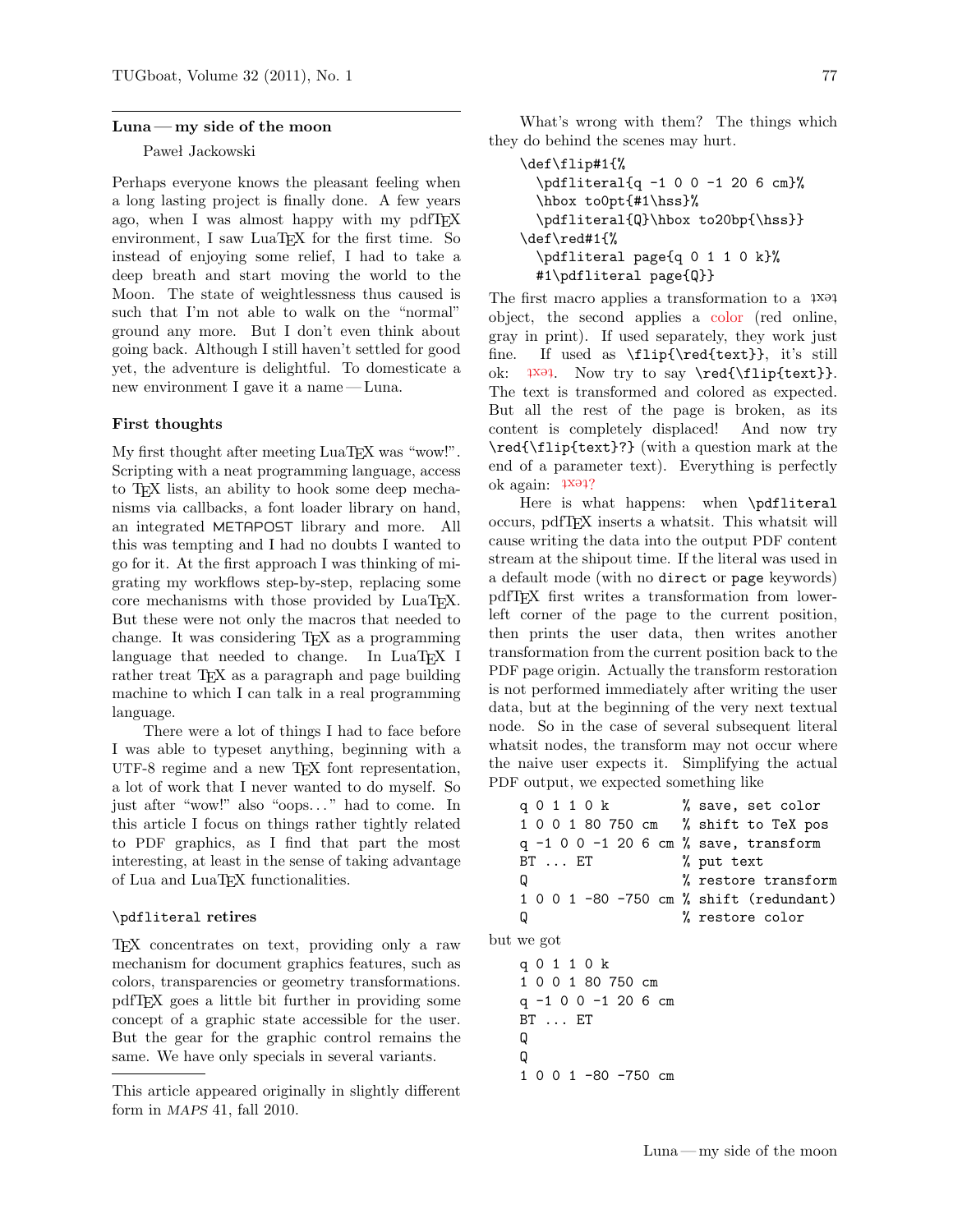In general, the behavior of \pdfliterals depends on the surrounding node list. There are reasons behind it. Nevertheless, one can hardly control lists in pdfTEX, so it's hard to avoid surprises.

Does LuaT<sub>EX</sub> provide something better then \pdfliterals? Yes; it provides \latelua. Very much like \pdfliteral, a \latelua instruction inserts a whatsit. At shipout time, LuaT<sub>EX</sub> executes the Lua code provided as an argument to \latelua. The code may call the standard pdf.print() function, which writes raw data into a PDF content stream. So, what's the difference? The difference is that in \latelua chunks we know the current position on the page: it is accessible through the pdf.h and pdf.v fields. We can use the position coordinates explicitly in the literal content. To simulate the behavior of \pdfliteral one can say

```
\latelua{
 local bp = 65781local cm = function(x, y)return string.format(
     "1 0 0 1 \%.4f \%.4f cm\string\n",
    x/bp, y/bp
    \lambdaend
  pdf.print("page", cm(pdf.h, pdf.v))
  % special contents
  pdf.print("page", cm(-pdf.h, -pdf.v))
}
```
now having the \latelua mechanism and the pdf.print() function, I no longer need and no longer use \pdfliteral.

# Graphic state

Obviously writing raw PDF data is supposed to be covered by lower level functions. Here is an example of how I set up graphic features in a higher level interface:

```
\pdfstate{
 local cmyk = color.cmyk
  cmyk.orange =
    (0.8*cmyk.red+cmyk.yellow)/2
  fillcolor = cs.orange
  opacity = 30
  linewidth = '1.5pt'rotate(30)
  ...
}
```
The definition of \pdfstate is something like

```
\long\def\pdfstate#1{%
  \latelua{setfenv(1, pdf) #1}}
```
The parameter text is Lua code. The setfenv() call simply allows me to omit the 'pdf.' prefix before variables. Without that I would need

```
\latelua{
 pdf.fillcolor = pdf.color.cmyk.orange
 pdf.opacity = 30
 pdf.linewidth = '1.5pt'
 pdf.rotate(30)
  ...
}
```
pdf is a standard LuaTEX library. I extend its functionality, so every access to special fields causes an associated function call. Each such function updates the internal representation of a graphic state and keeps the output PDF graphic state synchronized by writing appropriate content stream data. But whatever happens underneath, on top I have just key=value pairs. I'm glad I no longer need to think about obscure TFX interfaces for that. The Lua language is the interface.

I expect graphic features to behave more or less like basic text properties, a font selection and size. They should obey grouping and they should be passed through page breaks. The first requirement can be simply satisfied by **\aftergroup** in conjunction with \currentgrouplevel. A simple group-respecting graphic state could be made as the following:

```
\newcount\gstatelevel
\def\pdfsave{\latelua{
 pdf.print("page", "q\string\n")}}
\def\pdfrestore{\latelua{
  pdf.print("page", "Q\string\n")}}
\def\pdflocal#1{
  \ifnum\currentgrouplevel=\gstatelevel
  \else
    \gstatelevel=\currentgrouplevel
    \pdfsave \aftergroup\pdfrestore
  \fi \latelua{pdf.print"#1\string\n"}}
\begingroup \pdflocal{0.5 g}
```
this is gray \endgroup this is black

Passing a graphic state through page breaks is relatively difficult due to the fact that we usually don't know where TEX thinks the best place to break is. In my earth-life I abused marks for that purpose or, when a more robust mechanism was needed, I used **\writes** at the price of another T<sub>E</sub>X run and auxiliary file analysis. And so we come to another advantage of using \latelua. Recalling the fact that Lua chunks are executed during shipout, we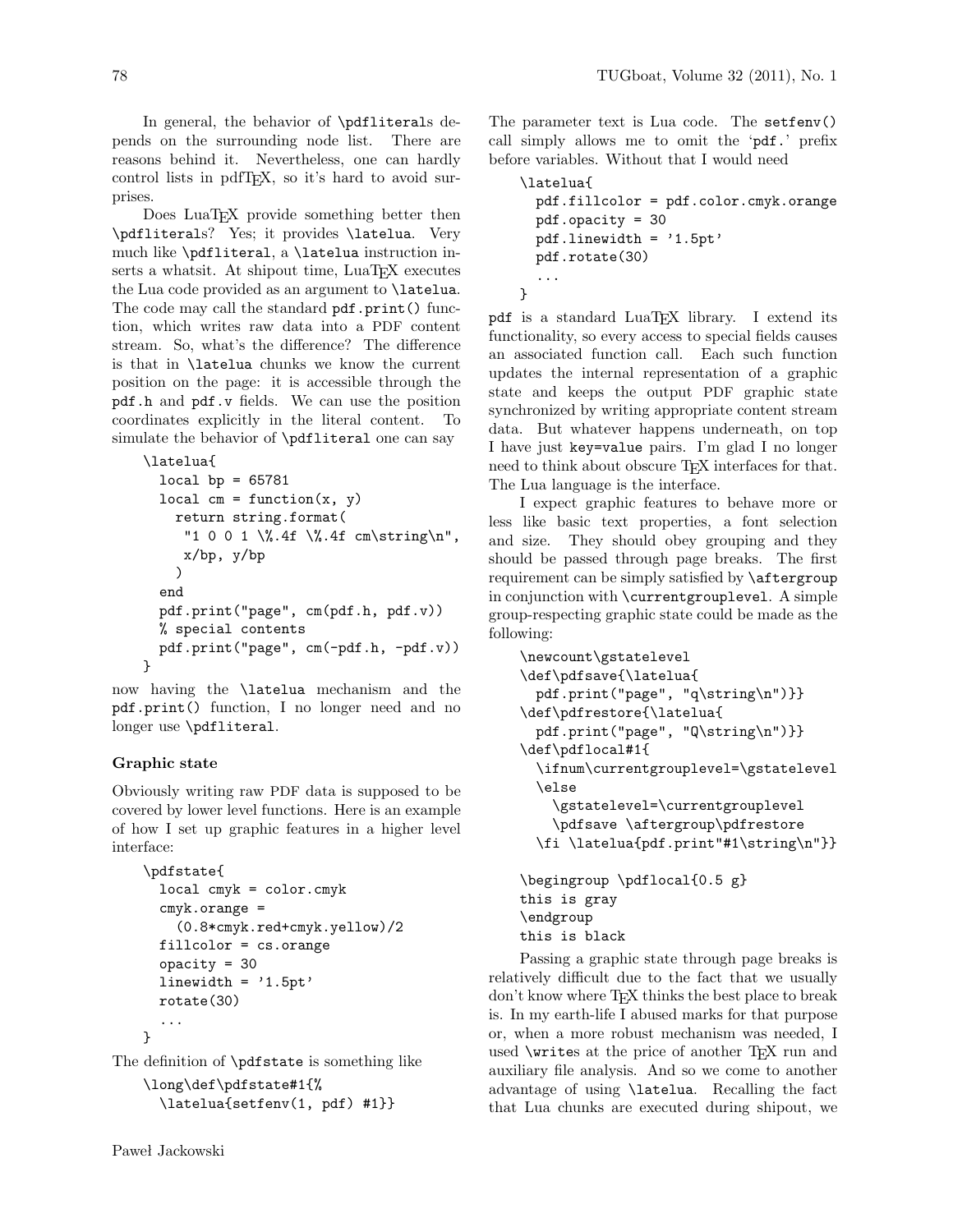don't need to worry about the page break because it has already happened. If every graphic state setup is a Lua statement performed in order during shipout and every such statement keeps the output PDF state in sync through  $pdf.print()$  calls, then after the shipout the graphic state is what should be passed to the very next page.

In a well-structured PDF document every page should refer only to those resources which were actually used on that page. The pdfTFX engine guarantees that for fonts and images, while the \latelua mechanism makes it straightforward for other resource types.

Note a little drawback of this late graphic state concept: before shipout one can only access the state of the beginning of the page, because recent \latelua calls that will update the current state have not happened yet. I thought this might be a problem and made a mechanism that updates a pending-graphic state for early usage, but so far I have never needed to use it in practice.

# PDF data structures

When digging deeper, we have to face creating custom PDF objects for various purposes. Due to the lack of composite data structures, in pdfTFX one was condemned to using strings. Here is an example of PDF object creation in pdfTEX.

```
\immediate\pdfobj{<<
/FunctionType 2
/Range [0 1 0 1 0 1 0 1]
/Domain [0 1] /N 1
/C0 [0 0 0 0] /C1 [0 .4 1 0]
>>}
\pdfobj{
  [/Separation /Spot /DeviceCMYK
  \the\pdflastobj\space 0 R]
}\pdfrefobj\pdflastobj
```
In LuaTEX one can use Lua structures to represent PDF structures. Although it involves some heuristics, I find it convenient to build PDF objects from clean Lua types, as in this example:

```
\pdfstate{create
  {"Separation","Spot","DeviceCMYK",
    dict.ref{
      FunctionType = 2,
      Range = \{0, 1, 0, 1, 0, 1, 0, 1\},
      Domain = {0,1}, N = 1,
      CO = \{0,0,0,0\}, C1 = \{0, .4, 1, 0\}}
  }
}
```
Usually, I don't need to create an independent representation of a PDF object in Lua. I rather operate on more abstract constructs, which may have a PDF-independent implementation and may work completely outside of LuaT<sub>E</sub>X. For a color representation and transformations I use my color library, which has no idea about PDF. An additional LuaTEX-dependent binding extends that library with extra skills necessary for the PDF graphic subsystem.

Here is an example of a somewhat complex colorspace: a palette of duotone colors, each consisting of two spot components with lab equivalent (the PDF structure representing that is much too long to be shown here):

```
\pdfstate{
 local lab = colorspace.lab{
   reference = "D65"
 }
 local duotone = colorspace.poly{
    {name = "Black", lab.black},
    {name = "Gold", lab.yellow},
 }
 local palette = colorspace.trans{
   duotone(0,100), duotone(100,0),
   n = 256}
 fillcolor = palette(101)
}
```
In the last line, the color object (simple Lua table) is set in a graphic state (Lua dictionary), and its colorspace (another Lua dictionary) is registered in a page resources dictionary (yet another Lua dictionary). The graphic state object takes care to update a PDF content stream and finally the resources dictionary "knows" how to become a PDF dictionary.

### It's never too late

When talking about PDF object construction I've concealed one sticky difficulty. If I want to handle graphic setup using \latelua, I need to be able to create PDF objects during shipout. Generally, \latelua provides no legal mechanism for that. There is the pdf.obj() standard function, a LuaTEX equivalent of the \pdfobj primitive, but it only obtains an allocated PDF object number. What actually ensures writing the object into the output is a whatsit node inserted by a  $\phi$ instruction. But in **\latelua** it is too late to use it. We also cannot use the pdf.immediateobj() variant within \latelua, as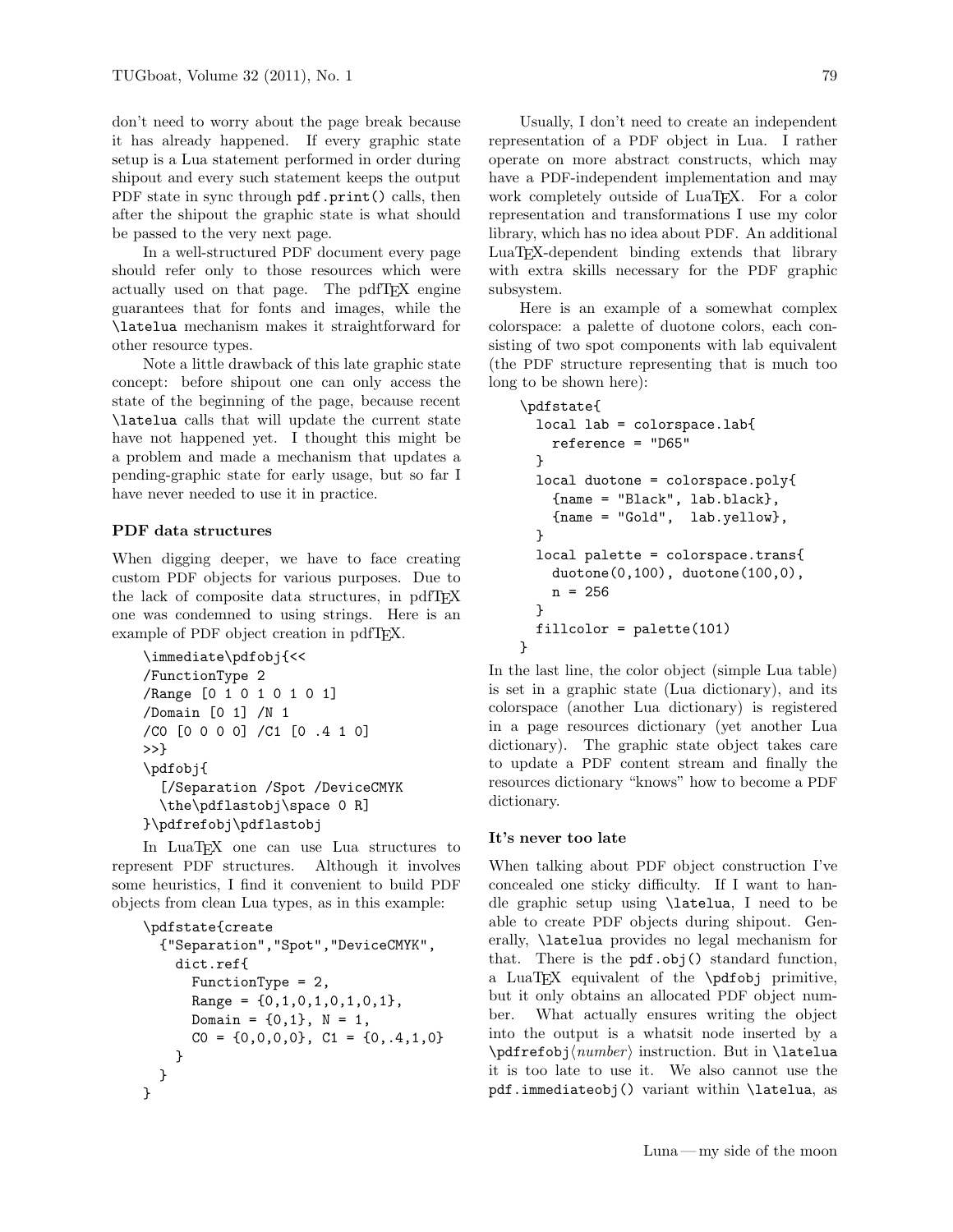it writes the object into the page content stream resulting in an invalid PDF document.

So what can one do? LuaT<sub>FX</sub> allows creating an object reference whatsit by hand. If we know the tail of the list currently written out (or any list node not yet swallowed by a shipout procedure), we can create this whatsit and put it into the list on our own (risk), without use of \pdfrefobj.

```
\def\shipout{%
  \setbox256=\box\voidb@x
  \afterassignment\doshipout\setbox256=}
\def\doshipout{%
  \ifvoid256 \expandafter\aftergroup \fi
  \lunashipout}
\def\lunashipout{\directlua{
  luna = luna or \{\}luna.tail =
    node.tail(tex.box[256].list)
  tex.shipout(256)
}}
\latelua{
  local data = "<< /The /Object >>"
  local ref = node.new(
    node.id "whatsit",
    node.subtype "pdf_refobj"
  )
  ref.obinum = pdf.obj(data)local tail = luna.tail
  tail.next = ref ref.prev = tail
  luna.tail = ref % for other lateluas
}
```
In this example, before every \shipout the very last item of the page list is saved in luna.tail. During shipout all code snippets from late\_lua whatsits may create a pdf\_refobj node and insert it just after the page tail to ensure writing them out by LuaTEX engine.

### Self-conscious \latelua

If every \latelua chunk may access a page list tail, why not give it access to a late\_lua whatsit node to which this code is linked? Here is a concept of the whatsit that contains Lua code that can access the whatsit:

```
\def\lateluna#1{\directlua{
  local self = node.new(
   node.id "whatsit",
   node.subtype "late_lua"
  \lambdaself.data = "\\luaescapestring{#1}"luna.this = self
```

```
node.write(self)
}}
```
\lateluna{print(luna.this.data)}

#### Beyond the page builder

Self-printing Lua code is obviously not what I use this mechanism for. It is worthy to note that if we can make a self-aware late\_lua whatsit, we can access the list following this whatsit. It is too late to change previous nodes, as they were already eaten by a shipout and written to the output, but one can freely (which doesn't mean safely!) modify nodes that follow the whatsit.

Let's start with a more general self-conscious late\_lua whatsit:

```
\long\def\lateluna#1{\directlua{
  node.write(
    luna.node("\luaescapestring{#1}")
  )
}}
\directlua{
luna.node = function(data)
  local self = node.new(
    node.id "whatsit",
    node.subtype "late_lua"
  )
  local n = \strut \text{min}#luna+1
  luna[n] = selfself.data =
    "luna.this = luna["...n...] "..data
  return self
end
}
```
Here is a function that takes a text string, font identifier and absolute position as arguments and returns a horizontal list of glyph nodes:

```
local string = unicode.utf8
function luna.text(s, font_id, x, y)
  local head = node.new(node.id "glyph")
 head.char = string.byte(s, 1)head.font = font_id
 head.xoffset = -pdf.h+tex(sp(x))head.yoffset = -pdf.y+tex(sp(y))local this, that = head
 for i=2, string.len(s) do
   that = node.copy(this)that.char = string.byte(s, i)this.next = that that.prev = this
   this = that
 end
 head = node.hpack(head)
```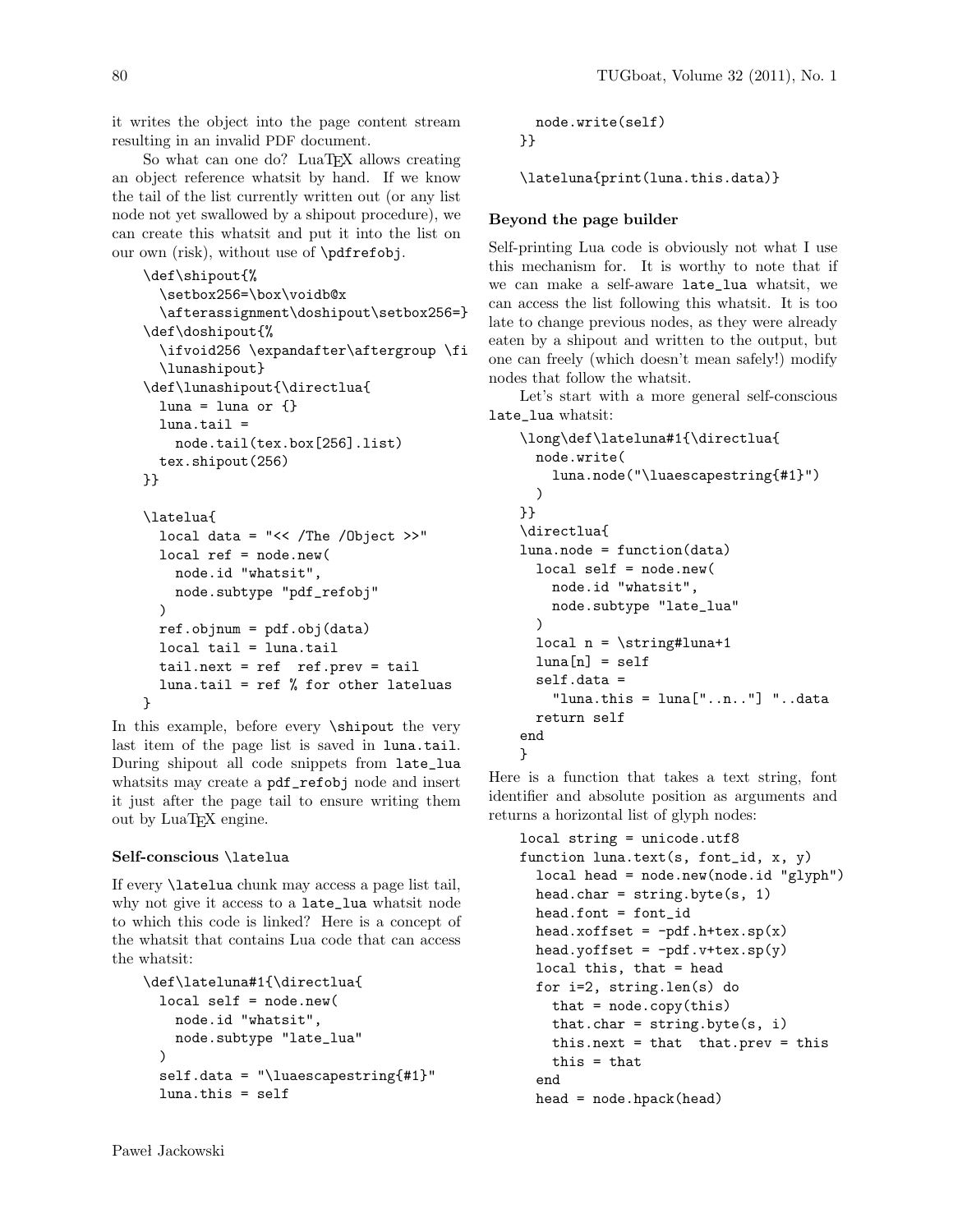```
head.width = 0head.height = 0head.depth = 0return head
end
```
Now we can typeset texts even during shipout. The code below results in typing it is never too late! text with 10bp offset from the page origin.

```
\lateluna{
 local this = luna.this
  local text = luna.text(
    "it is never too late!",
   font.current(), '10bp', '10bp'
  )
  local next = this.next
  this.next = text text.prev = this
  if next then
   text = node.tail(text)text.next = next next.prev = text
  end
}
```
Note that when mixing shipout-time typesetting (manually generated lists) and graphic state setups (using pdf.print() calls), one has to ensure placing things in order. Once a list of glyphs is inserted after a late\_lua whatsit, the embedded Lua code should not print literals into the output. All literals will effectively be placed before the text anyway. Here is a funny mechanism to cope with that:

```
\lateluna{
luna.thread = coroutine.create(
function()
  local this, next, text, tail
  for i=0, 360, 10 do
   % graphic setup
   pdf.fillcolor =
      pdf.color.hsb(i,100,100)
   pdf.rotate(10)
   % glyphs list
   this = luna.this next = this.next
   text = luna.text("!"font.current(), 0, 0)
   this.next = text text.prev = this
   text = node.tail(text)
   % luna tail
   tail = luna.node
      "coroutine.resume(luna.thread)"
   text.next = tail tail.prev = text
   if next then
      tail.next = next next.prev = tail
   end
    coroutine.yield()
```
end end) coroutine.resume(luna.thread) }\end

This is the output (regrettably grayscaled in print):



Once the page shipout starts, the list is almost empty. It contains just a late\_lua whatsit node. The code of this whatsit creates a Lua coroutine that repeatedly sets some color, some transformation and generates some text (an exclamation mark) using the method previously shown. A tail of the text is another late\_lua node. After inserting the newly created list fragment, the thread function yields, effectively finishing the execution of the first late\_lua chunk. Then the shipout procedure swallows the recently generated portion of text, writes it out and takes care of font embedding. After the glyph list the shipout spots the late\_lua whatsit with the code that resumes the thread and performs another loop iteration, making a graphic setup and generating text again. So the execution of the coroutine starts in one whatsit, but ends in another, which didn't exist when the procedure started. Every list item is created just before being processed by the shipout.

## Reinventing the wheel

Have you ever tried to draw a circle or ellipse using \pdfliterals? It is very inconvenient, because PDF format provides no programming facilities and painting operations are rather limited in comparison with its PostScript ancestors. Here is an example of PostScript code and its output. The code uses control structures, which are not available in PDF. It also takes an advantage of the arc operator that approximates arcs with Bézier curves. To obtain elliptical arcs, it uses the fact that (unlike in PDF) transformations can be applied between path construction operators.